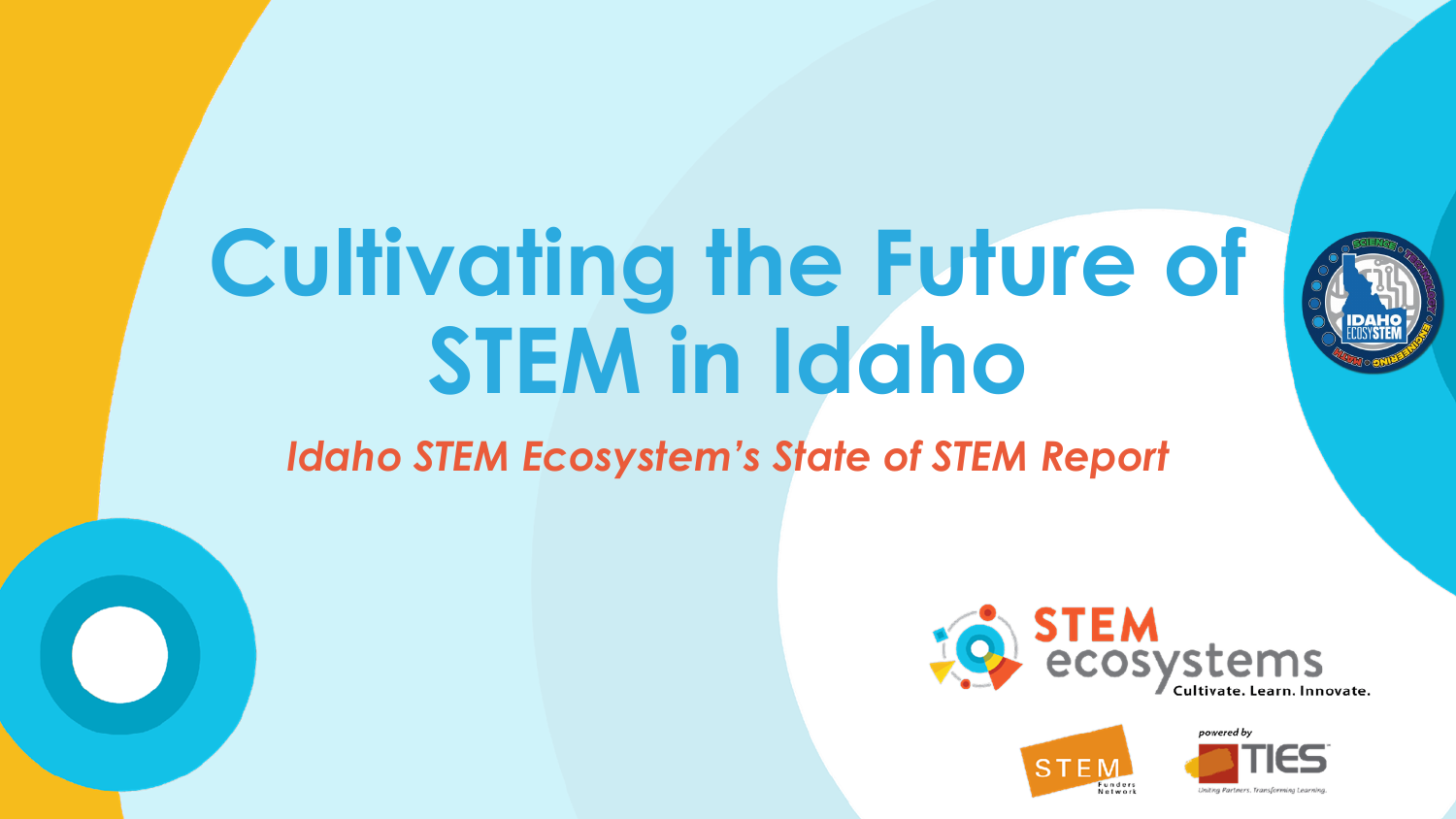## **How We Got Here**

- In December 2019, TIES interviewed stakeholders from a variety of sectors working throughout Idaho.
- Those findings were presented at Idaho STEM Ecosystem's Design Studio in January 2020.
- Over 2020 and 2021, TIES worked with Idaho STEM Action Center and key Idaho STEM Ecosystem stakeholders to add additional information to interview and survey findings, including statewide statistics in areas of workforce, growing industries, education, poverty, etc.

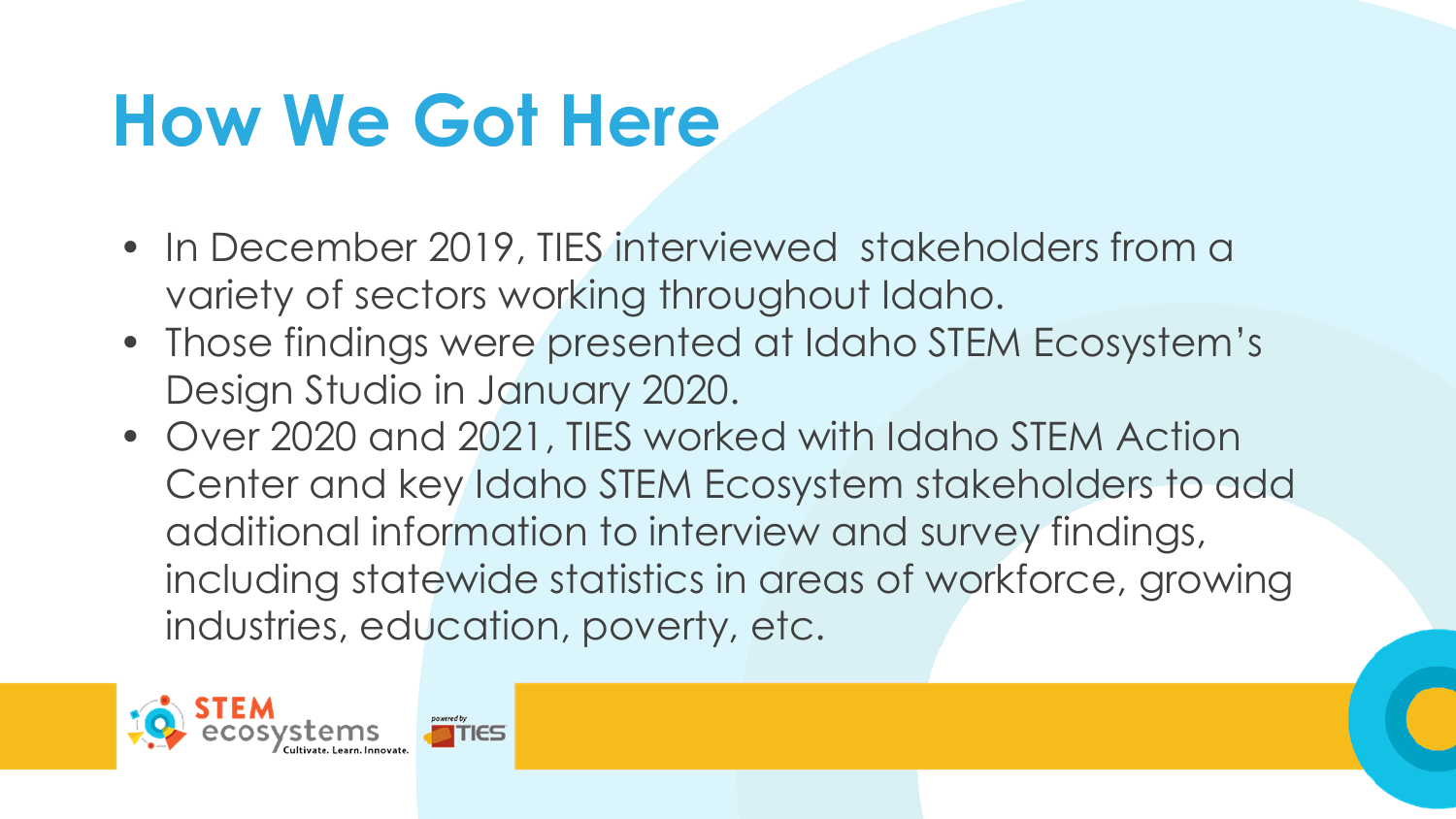### **Interview Findings**

### **Assets in Idaho**

- The Idaho STEM Action Center is the right partner to lead the ecosystem work;
- The state's three public state universities collaborate well together and are able to lend a lens of research and equity to the work; and
- Strong collaborative crosssectors networks established that can be leveraged to scale positive impact.

#### **Goals for Idaho**

- Leverage existing resources and networks to foster greater collaboration among diverse organizations and populations;
- Start early and enable the provision of strong early childhood education for Idaho's youngest residents;
- Reimagine teacher preparation and professional development programs;
- Highlight existing bright spots and promising practices for replication;
- Work with state government to strengthen career pathways;
- Support strategies that will increase access to STEM opportunities for all populations in Idaho.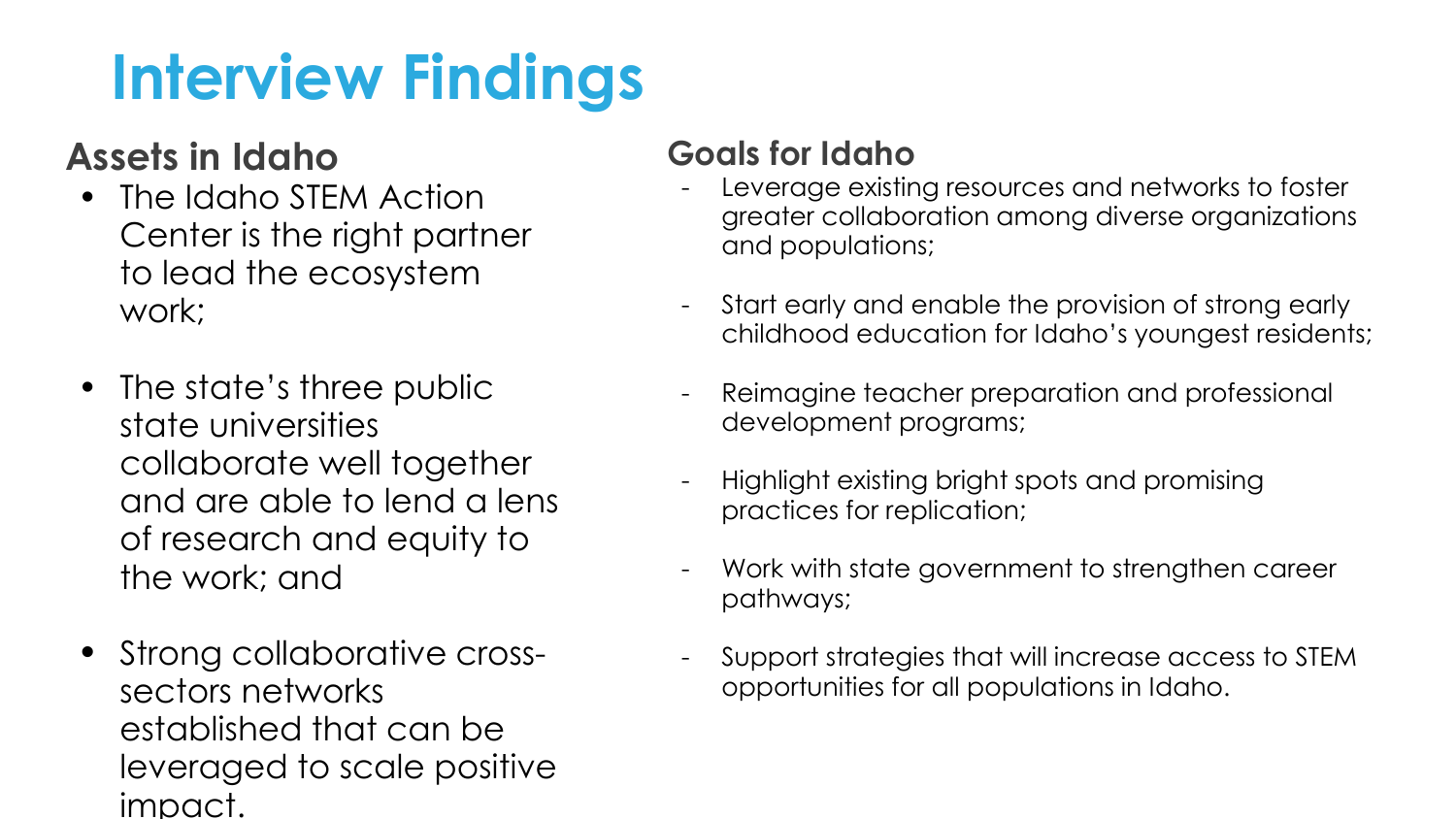## **How We Got Here Continued**

• In September - October 2020, the Idaho STEM Action Center presented findings from surveys distributed through all state regions to collect more information about the state of STEM learning, partnerships, technology, infrastructure, and more.

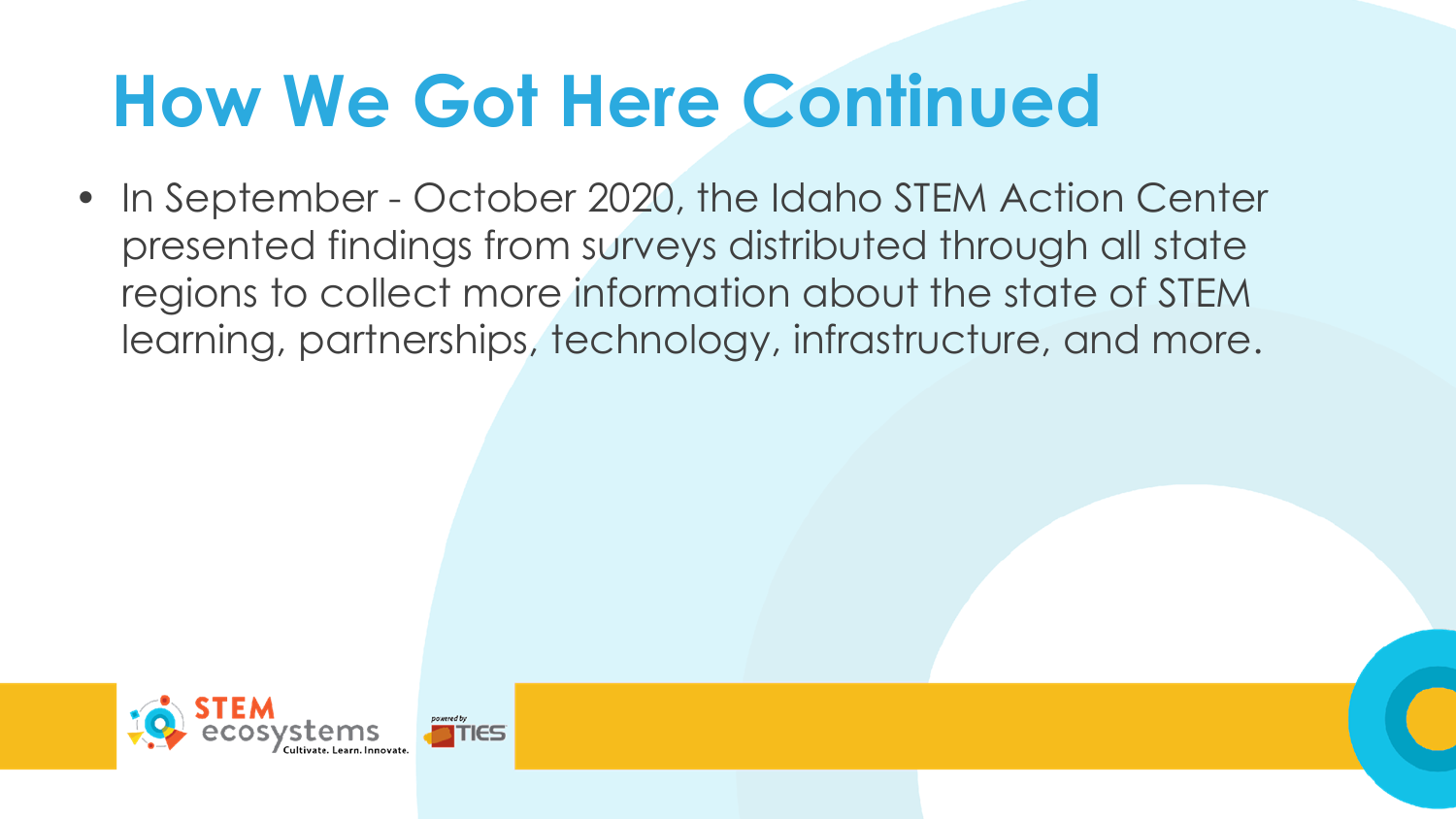## Who gave input?

October



| <b>September</b> |    | Region Region Region Region Region Region |     | 4   |     |     |    |
|------------------|----|-------------------------------------------|-----|-----|-----|-----|----|
|                  | 3% | 10%                                       | 42% | 10% | 15% | 14% | 6% |

|    |     |     | Region Region Region Region Region Region |     |     | tatewide |
|----|-----|-----|-------------------------------------------|-----|-----|----------|
| 3% | 11% | 33% | 19%                                       | 17% | 12% | 4%       |

In which geographic region is your organization located?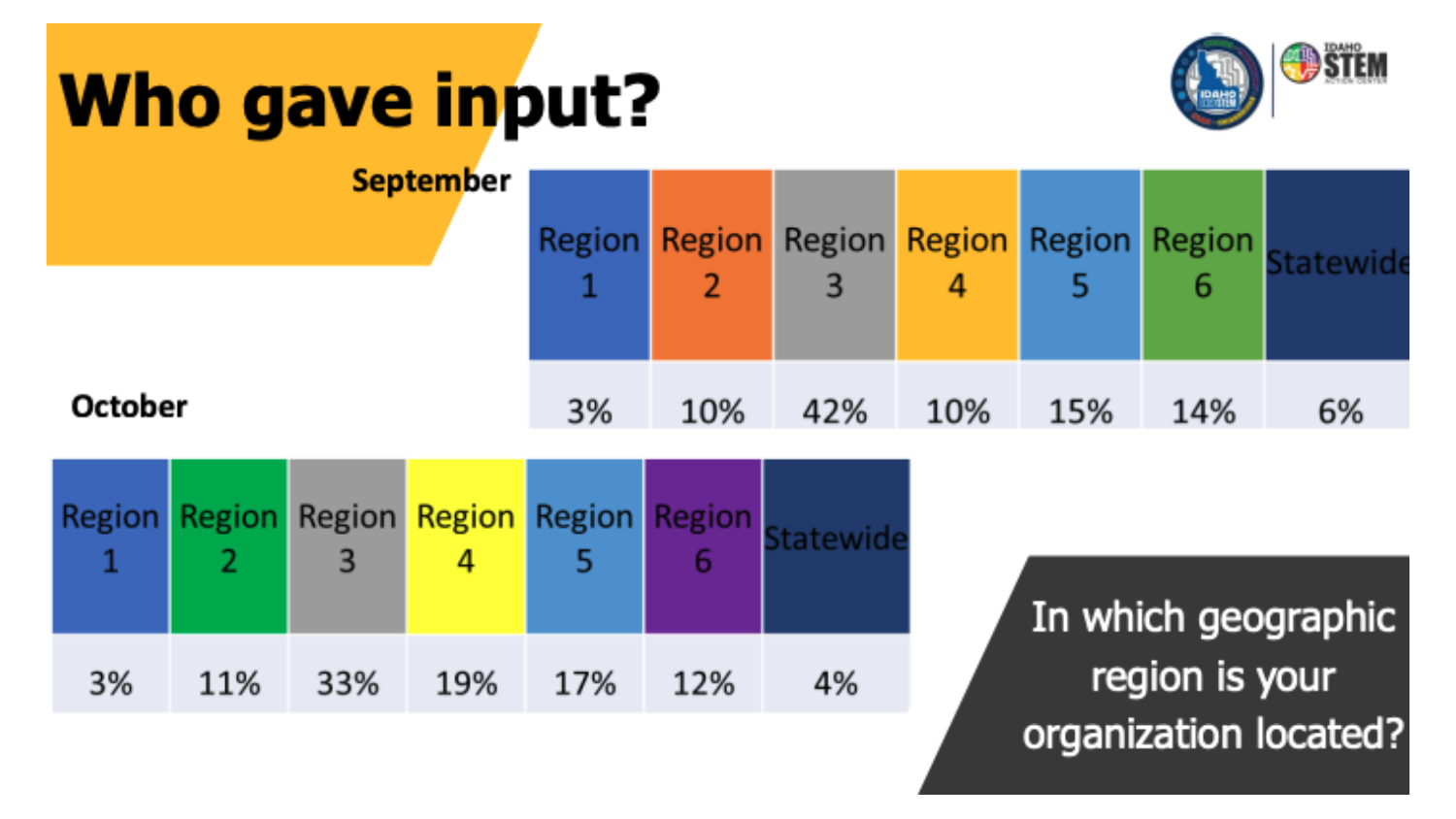### **Strongest STEM** supporters or<br>implementers in your community



| Industry         | 33% |
|------------------|-----|
| <b>Higher ed</b> | 17% |
| <b>STEM AC</b>   | 8%  |
| OoS              | 19% |
| School           | 14% |
| Other            | 3%  |
| Govt             | 5%  |

| <b>The Contract</b>                                         | <b><i><u>Marketten</u></i></b>                             |                                                |
|-------------------------------------------------------------|------------------------------------------------------------|------------------------------------------------|
| 1998)                                                       | ستحييته                                                    | <b>Minney Backgrown</b>                        |
| <b>TALK THE REAL</b><br><b>ESTACHER</b>                     |                                                            |                                                |
| <b>Critical Finance (STT)</b>                               | <b>Comput Territory</b>                                    | r,                                             |
| <b>TALANT</b>                                               |                                                            | <b>Burger Brand</b>                            |
|                                                             |                                                            | <b>Dealer Street, Square</b>                   |
| الدارسية<br><b>ANGELIA</b>                                  |                                                            | <b>A RALAS AN</b>                              |
|                                                             | <b>Branch</b>                                              | <b>Basic Add</b> - California Septemb          |
| <b>Column Property</b>                                      |                                                            | Cabana Vision Hano                             |
|                                                             | <b>Class</b>                                               | <u> 198</u>                                    |
| <b>Marine Print, Call Print, CA</b>                         |                                                            | <b><i>String Council</i></b>                   |
|                                                             |                                                            | <b>Postal</b> o                                |
| <b>Marine</b>                                               |                                                            | of figure                                      |
|                                                             |                                                            | Contemplation and                              |
|                                                             |                                                            | here impressibilities of Gold                  |
| <b>Distance International</b>                               | <b>START</b>                                               | <b>New Service</b><br><b>Household</b>         |
|                                                             |                                                            | o Districto                                    |
| <b>Direct Property Septiments</b>                           |                                                            | فتحتك                                          |
|                                                             |                                                            | <b>Service</b>                                 |
| <b>Book Ride Moderning</b>                                  |                                                            |                                                |
| <b>Billiam Brazil</b>                                       |                                                            | <b>Manufacturing</b>                           |
| <b>Definition</b>                                           | Hanner (Deserted Callege of Internet and Inspirating at DJ |                                                |
| <b>TIME Britan Ve</b><br><b>Britain Co.</b>                 | <b>Limited College &amp; Windows Safety</b>                |                                                |
| com 1933<br>فاستعاد                                         |                                                            |                                                |
| chart Grant J.                                              | <b>Carl Game particularly</b>                              |                                                |
|                                                             |                                                            |                                                |
| <b>Marine Dance Admin Dogs Big</b><br><b>REPORT</b>         |                                                            |                                                |
| <b>Arch. March Millery</b>                                  |                                                            |                                                |
| bacto ha cristing line, there has                           |                                                            | Indicational ST Distances (                    |
|                                                             |                                                            | <b>STATISTICS</b>                              |
|                                                             | <b><i><u>Contractor</u></i></b><br>sale (TL)               | te de                                          |
|                                                             | <b>Alerta</b>                                              |                                                |
|                                                             |                                                            |                                                |
| <b>DIALES</b>                                               | <b>College of</b>                                          |                                                |
|                                                             |                                                            | Present credit survival anchor development     |
| <b>CARL ES ENGINEERS</b>                                    |                                                            |                                                |
|                                                             | <b>Service</b>                                             |                                                |
|                                                             | كالمتحل<br><b>Common</b>                                   |                                                |
| - Inny News Test Elizabeth Bill C                           |                                                            | inna Foundation Segrero Sentrog politica torni |
| the of the Home City<br>المتحدة والمست                      |                                                            |                                                |
|                                                             | <b>Service</b>                                             |                                                |
|                                                             |                                                            |                                                |
|                                                             | Regional Medical Compa                                     |                                                |
| <b>POUL</b>                                                 |                                                            |                                                |
| 2014-42                                                     |                                                            |                                                |
| <b>Line Ave</b>                                             | <b>STATISTICS</b>                                          |                                                |
|                                                             |                                                            |                                                |
| <b>Manuel Company</b>                                       | Core: imail                                                |                                                |
| <b>THE PERSON</b>                                           | ٠                                                          |                                                |
| <b>AND READY PROPERTY</b>                                   |                                                            |                                                |
|                                                             | <b>Service</b>                                             |                                                |
|                                                             |                                                            |                                                |
|                                                             | <b>Text Dearliness</b>                                     |                                                |
|                                                             |                                                            |                                                |
| a sin                                                       |                                                            |                                                |
|                                                             | have the Mine are should be a confinement approve          |                                                |
| <b>THE BRIDE</b><br>--                                      | HAD TO COUNTY<br>سيستا                                     |                                                |
| أكتستناك                                                    |                                                            |                                                |
|                                                             | <b>START</b>                                               |                                                |
| <b>Middle City</b>                                          | mining Street                                              |                                                |
| 1934 Dep (FRA) político 1934 y<br><b>Refer Due Andres D</b> |                                                            |                                                |
| <b>INSURE BUILDER</b>                                       |                                                            |                                                |
|                                                             |                                                            |                                                |

| <b>Links of the </b>                                                                                                |
|---------------------------------------------------------------------------------------------------------------------|
| <mark>Hummer Darbood (2000)</mark><br><mark>Arlea Escolaery</mark>                                                  |
|                                                                                                                     |
| <b>Matte City</b><br>ammunity Library.                                                                              |
| duction.<br><b>Burnstein</b>                                                                                        |
| $-11$                                                                                                               |
|                                                                                                                     |
| <b>BARTINER</b>                                                                                                     |
| <b>Burge Back Columnity</b><br>فاستخلفنا والمراد                                                                    |
| <u>1958 198</u>                                                                                                     |
| i, store,                                                                                                           |
|                                                                                                                     |
| - 18<br><b>ALCOHOL</b>                                                                                              |
| <b>Penastagene et Kinganiassian</b><br>للمستحققات                                                                   |
| <b>Making States</b> Stationships                                                                                   |
|                                                                                                                     |
| mena hast                                                                                                           |
| <b>Chairman RD</b>                                                                                                  |
|                                                                                                                     |
| المستن                                                                                                              |
| Mahar 1763<br>length factors there with PCAID                                                                       |
| distants<br><b>Property</b>                                                                                         |
| Scottist throughout:                                                                                                |
|                                                                                                                     |
| <b>Bally Guar</b> Generality                                                                                        |
| FIRE In a Bank Guar Grienrich                                                                                       |
| my father of Elisabeth<br>---                                                                                       |
|                                                                                                                     |
| isn.                                                                                                                |
| sterit and dradosome                                                                                                |
| <b>Countral programs</b>                                                                                            |
| l,<br><b>Marin</b>                                                                                                  |
|                                                                                                                     |
| ۸                                                                                                                   |
| erupat Toulesius Education                                                                                          |
| <b>Bang Stad lessed dama</b>                                                                                        |
|                                                                                                                     |
| <u> 1989 - 1989 - 1989 - 1989 - 1989 - 1989 - 1989 - 1989 - 1989 - 1989 - 1989 - 1989 - 1989 - 1989 - 1989 - 19</u> |
| متسسد                                                                                                               |
| ine manual                                                                                                          |
| <b>COMMON</b>                                                                                                       |
|                                                                                                                     |
| a missi miss<br>from spaces                                                                                         |
| in subsection our regions                                                                                           |
|                                                                                                                     |
| ٠<br>نسمعه                                                                                                          |
| ASPANSAS                                                                                                            |
| <b>Engineering sales</b>                                                                                            |
| <b>THE REAL</b>                                                                                                     |
|                                                                                                                     |
| <b>Charles Adam Committee</b>                                                                                       |
| <b>Nectuberies</b> Center                                                                                           |
| <b>Grobers are all this car</b><br>Ħ                                                                                |
| <b>Final III assumes of this co</b>                                                                                 |
|                                                                                                                     |
| <b>TOPOTA</b>                                                                                                       |
| no to tech bases.                                                                                                   |
|                                                                                                                     |
| in ESM programming with our students                                                                                |
| <b>COLLEGE</b>                                                                                                      |
| <b>Basic Antennis</b>                                                                                               |
|                                                                                                                     |
|                                                                                                                     |
| benefiers form.<br>In Library                                                                                       |
|                                                                                                                     |
| <b>SHEETS</b> by Linky                                                                                              |
|                                                                                                                     |
| <b>Contract of the American</b>                                                                                     |
|                                                                                                                     |
|                                                                                                                     |
|                                                                                                                     |
| imprint ing                                                                                                         |
| Brighton-Sty Letter expires                                                                                         |
|                                                                                                                     |
| <b>BURGER COULD BE SERVED AND RESEARCH</b>                                                                          |
|                                                                                                                     |
| <b>COMMUNICATION</b>                                                                                                |
| <b>COMMUNICATION</b>                                                                                                |
|                                                                                                                     |
|                                                                                                                     |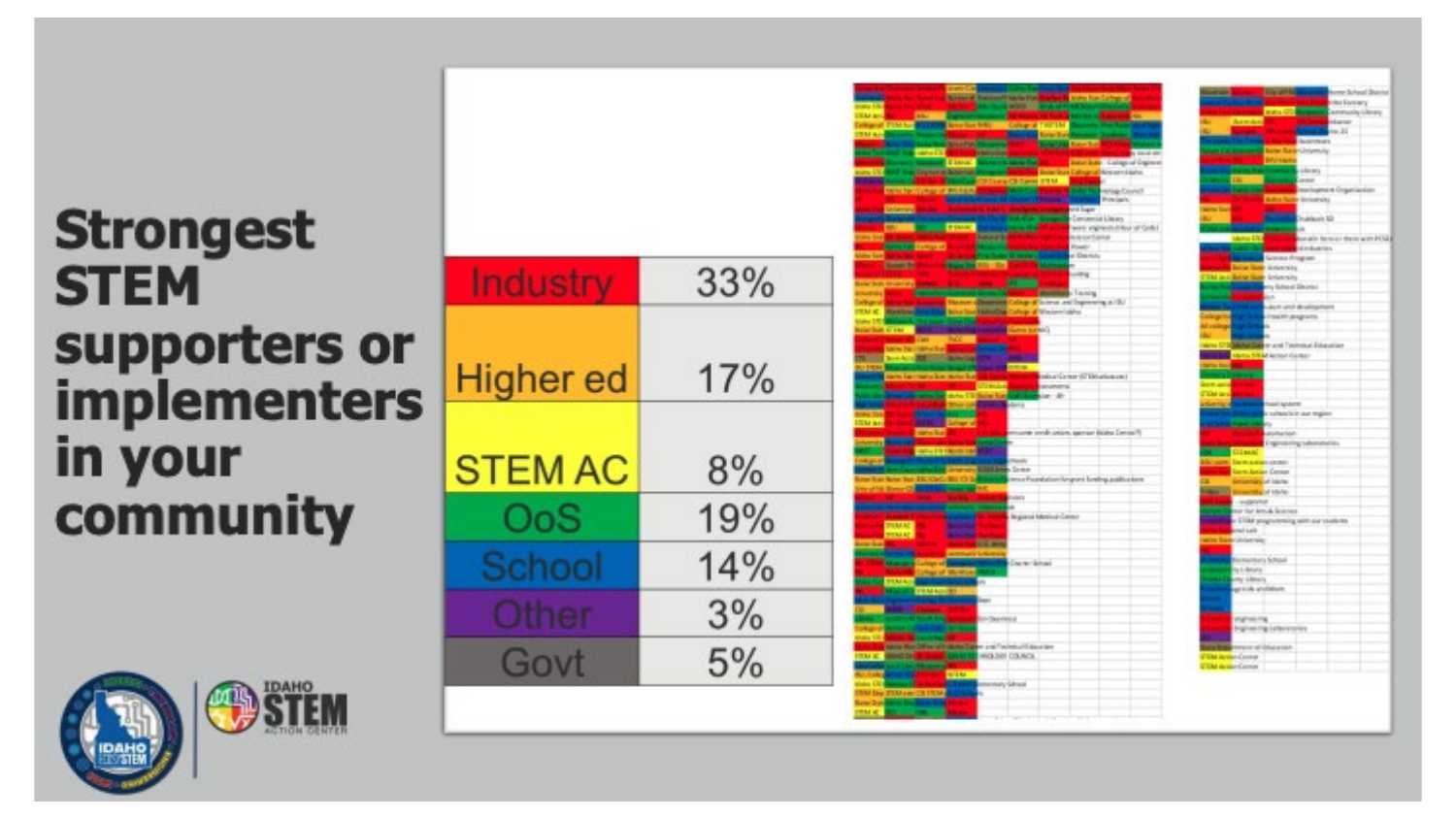# **Defining Community**

#### Regions 1 & 2

- Rural
- Remote
- Agricultural ٠
- **Tribal presence**
- Strong connections to ٠ land
- Mixed industry, largely featuring forestry & agriculture
- · Divides

#### Regions 3 & 4

- · Statewide/regional-big, diverse population
- Specific industry focus/gov agencies
- Local-peripheral rural communities
- Hispanic populations
- Low SES populations

#### **Regions 5 & 6**

- Rural
- Remote
- Agricultural œ
- Hispanic/Indigenous populations
- Socioeconomic dividers create/reinforce educational divides

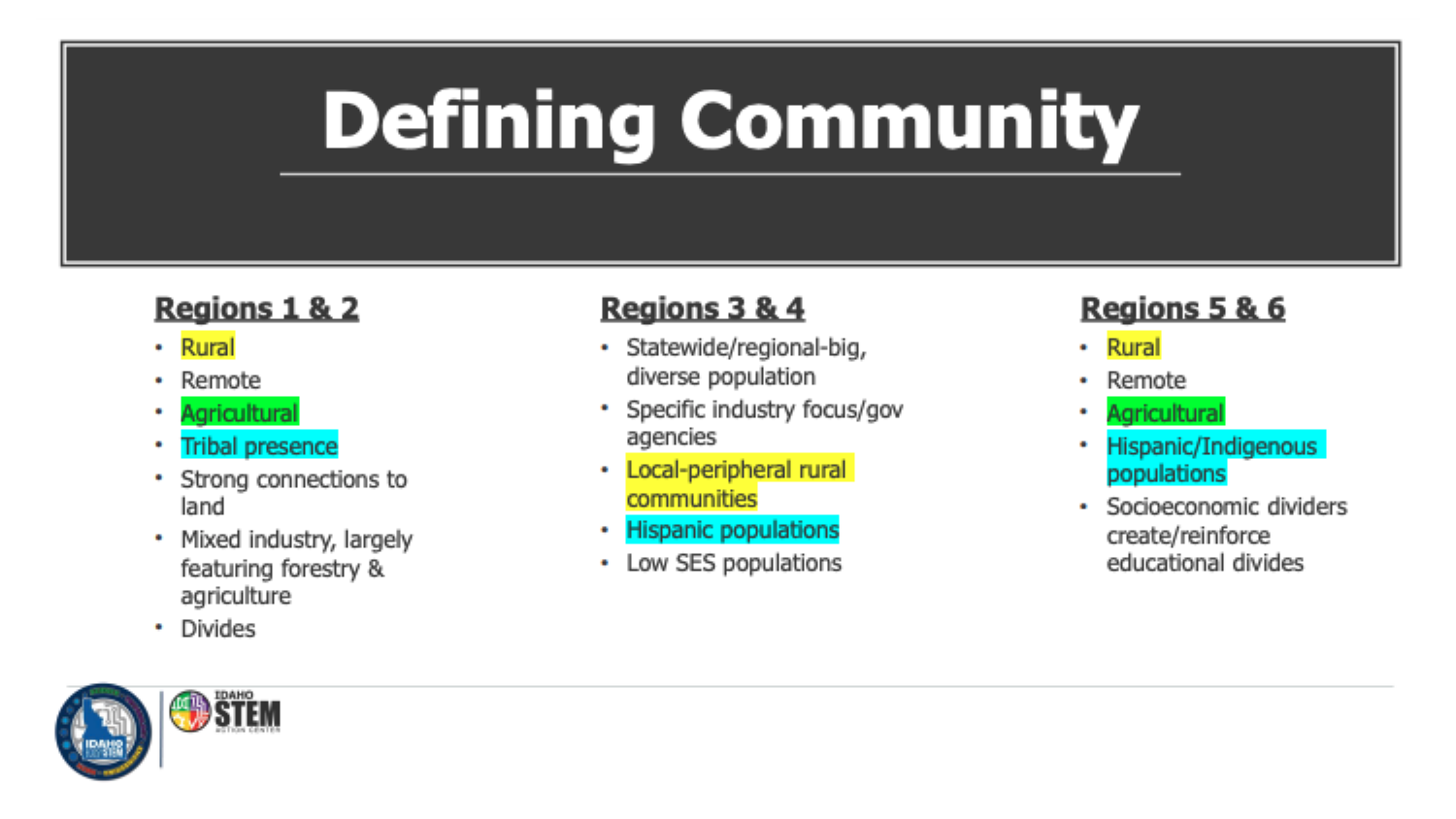## **Resources**

#### Regions 1 & 2 **Available**

- Specific programs ω.
- Higher education networks

#### **Missing**

- Funding ω.
- Coordination; Connection Φ. between industry & education
- · Interest & awareness, especially for families



### Regions 3 & 4

#### **Available**

- \* Volunteers
- Funding
- **Training Operations** ш.
- \* Venues

#### **Missing**

- Ongoing funding  $\mathbf{u}$  .
- Staffing
- Resources
- Leadership .
- Access & inequity
- Awareness
- Training
- Time **B** ...

### Regions 5 & 6

#### **Available**

- Industry funding support & volunteer expertise
- University student and professional volunteers
- · Clubs/extracurriculars

#### **Missing**

- Leadership ٠
- Additional human power
- Connection<sup>&</sup> communication strategies
- \* Funding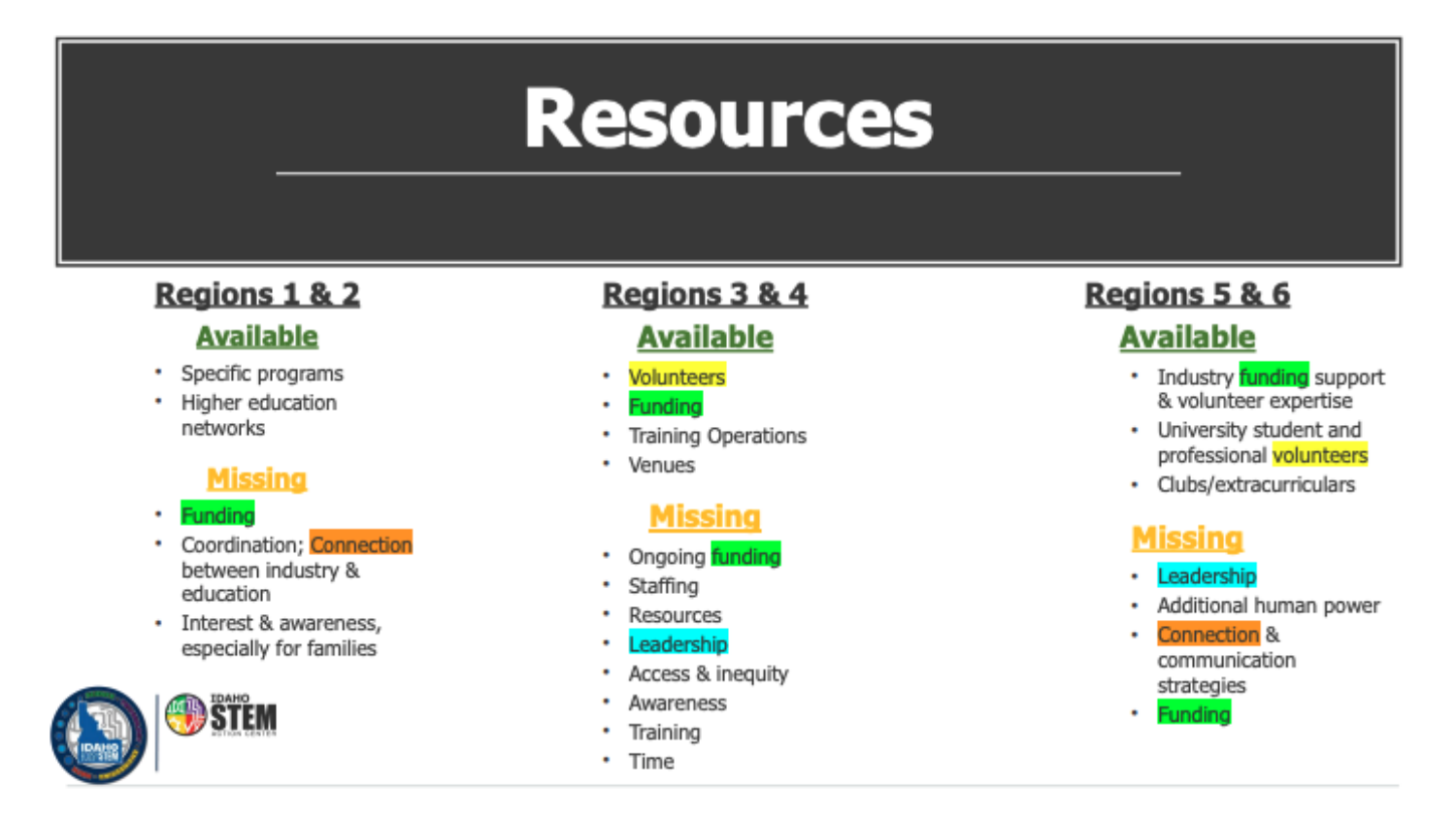## **How We Got Here Continued**

• Over 2020 and 2021, TIES worked with the Idaho STEM Action Center and key Idaho STEM Ecosystem stakeholders to add additional information to interview and survey findings, including statewide statistics in areas of workforce, growing industries, education, poverty, etc.

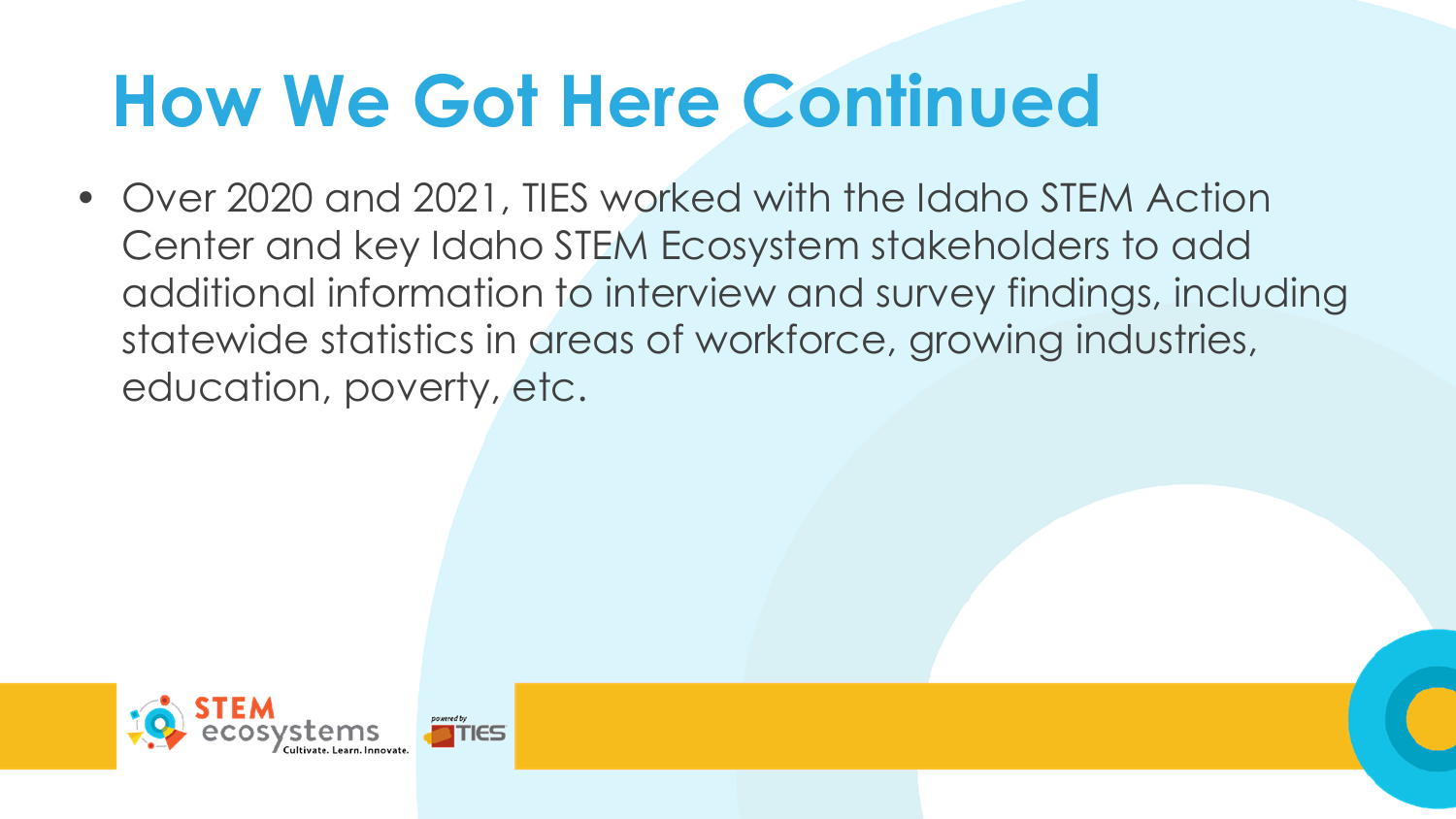

## **Feedback**

### *Idaho STEM Ecosystem's State of STEM Report*







Uniting Partners, Transforming Lea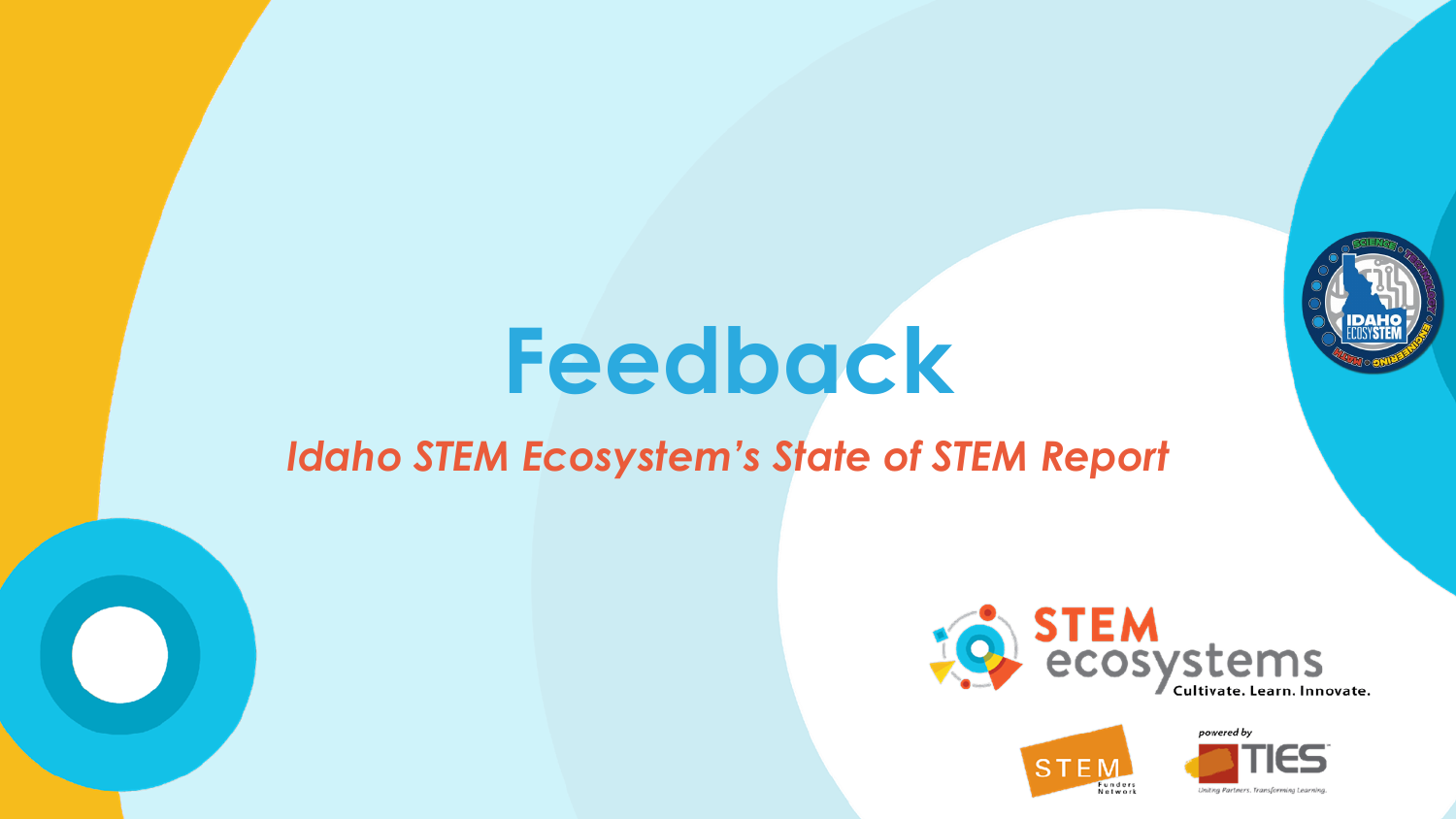

## **Elevator Pitches**

### *Idaho STEM Ecosystem's State of STEM Report*